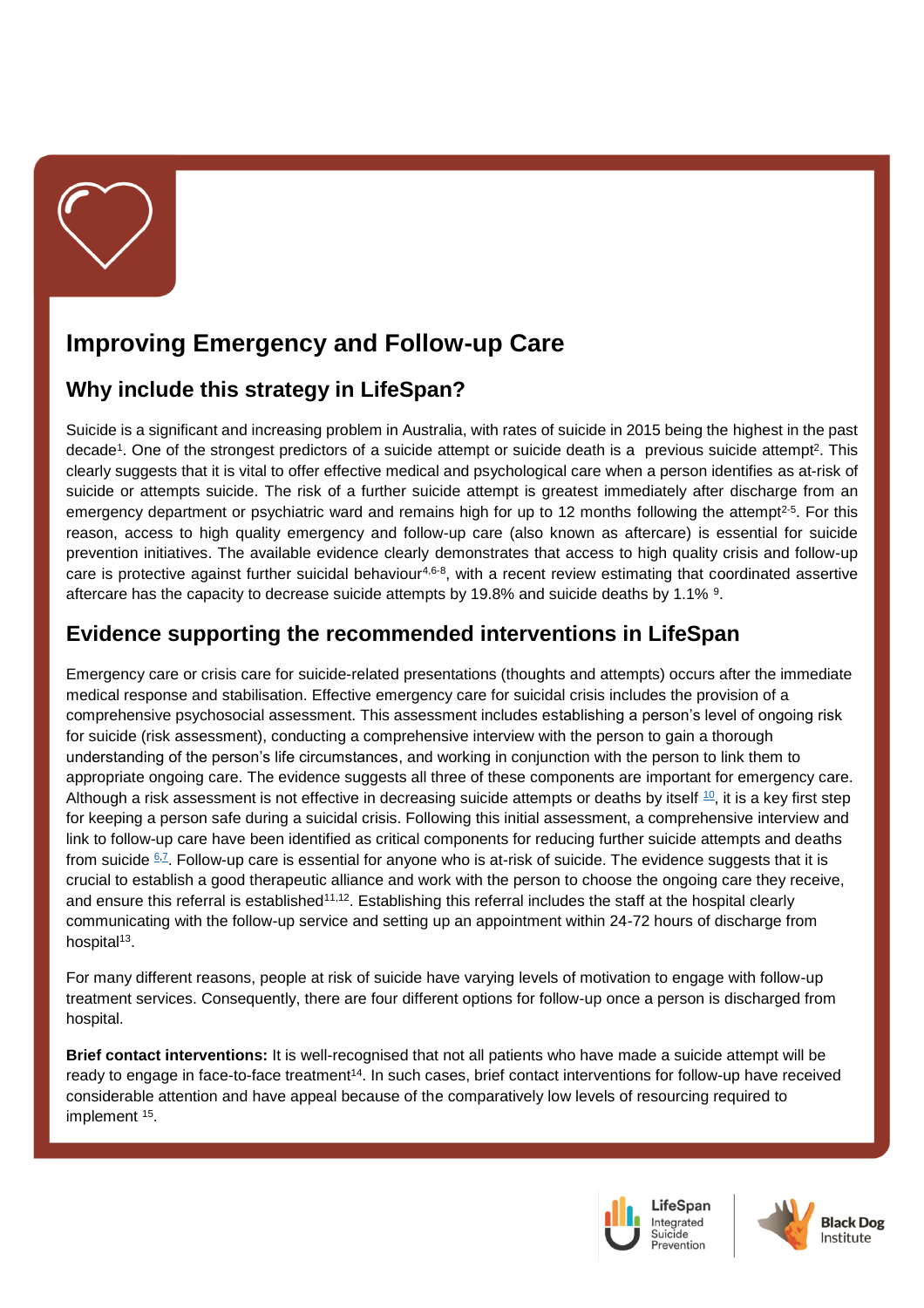

Brief contact interventions include supportive short letters, phone calls, post-cards or the provision of an emergency or crisis card, which encourages help-seeking or offers on-demand crisis admission or help. They are designed to maintain long-term contact and offer re-engagement with services if needed. Brief contact interventions are not individually-tailored, but follow a structured schedule. Brief contact interventions have been found to be successful in reducing the frequency at which individuals re-attempt, rather than the proportion of people that engage in self-harming behaviours or suicide attempts or who die by suicide [16](#page-4-5) .

**Coordinated assertive aftercare:** Coordinated assertive aftercare[17-23](#page-4-6) typically involves four components (1) immediate and assertive follow-up after the person is discharged from the emergency department, (2) ongoing risk assessment and planning, (3) encouragement and motivation to adhere to treatment, and (4) problem solving / solution focussed counselling. This aftercare is provided in the form of home visits, phone calls, voice messages, texts, letters or a combination of these forms of contact. The contact is made by a mental health professional or a person trained in mental health. Where possible the contact is provided by the same person over the duration of 6 to 12 months. The evidence suggests these programs decrease the frequency of suicide attempts<sup>[17-20](#page-4-6)[,23](#page-4-7)[,24](#page-4-8)</sup>, with one program, the OPAC programme, also demonstrating decreases in the proportion of people who reattempt suicide [17,](#page-4-6)[18,](#page-4-9)[23](#page-4-7) .

**Brief therapy combined with brief contact interventions:** These therapies typically focus on helping a person who has recently attempted suicide to understand the circumstances that led them to feel that way, and develop more adaptive coping strategies to help them in the future. These brief therapies are combined with a brief contact intervention which has the aim of maintaining contact and linking people to referral options if required. The number of therapy sessions ranges from a single session  $^{25}$  $^{25}$  $^{25}$  to as many as 10 sessions<sup>[26](#page-4-11)</sup> followed by brief contact interventions. The single session intervention was largely psychoeducation on suicidal behaviour, alternatives to suicide and referral options<sup>[25](#page-4-10)</sup>. Whereas the longer brief therapy interventions are person-centred<sup>[26,](#page-4-11)[27](#page-4-12)</sup>; dealing with the issues specific to that person. The evidence shows these interventions reduce suicidal behaviour<sup>[25-27](#page-4-10)</sup>, with some impacting on the proportion of people who reattempt<sup>[26,](#page-4-11)[27](#page-4-12)</sup> and in one study the number of deaths by suicide<sup>[25](#page-4-10)</sup>. Some of these interventions have also been successful in decreasing depression and hopelessness<sup>[28](#page-4-13)</sup>.

**Evidence-based treatments:** For people who are more willing and able to engage with ongoing treatment, they may also be referred to their GP or other mental health professional for ongoing care. The evidence for these treatments and recommendations for LifeSpan have been included in the brochure on *Using evidence-based treatments for suicidality*.



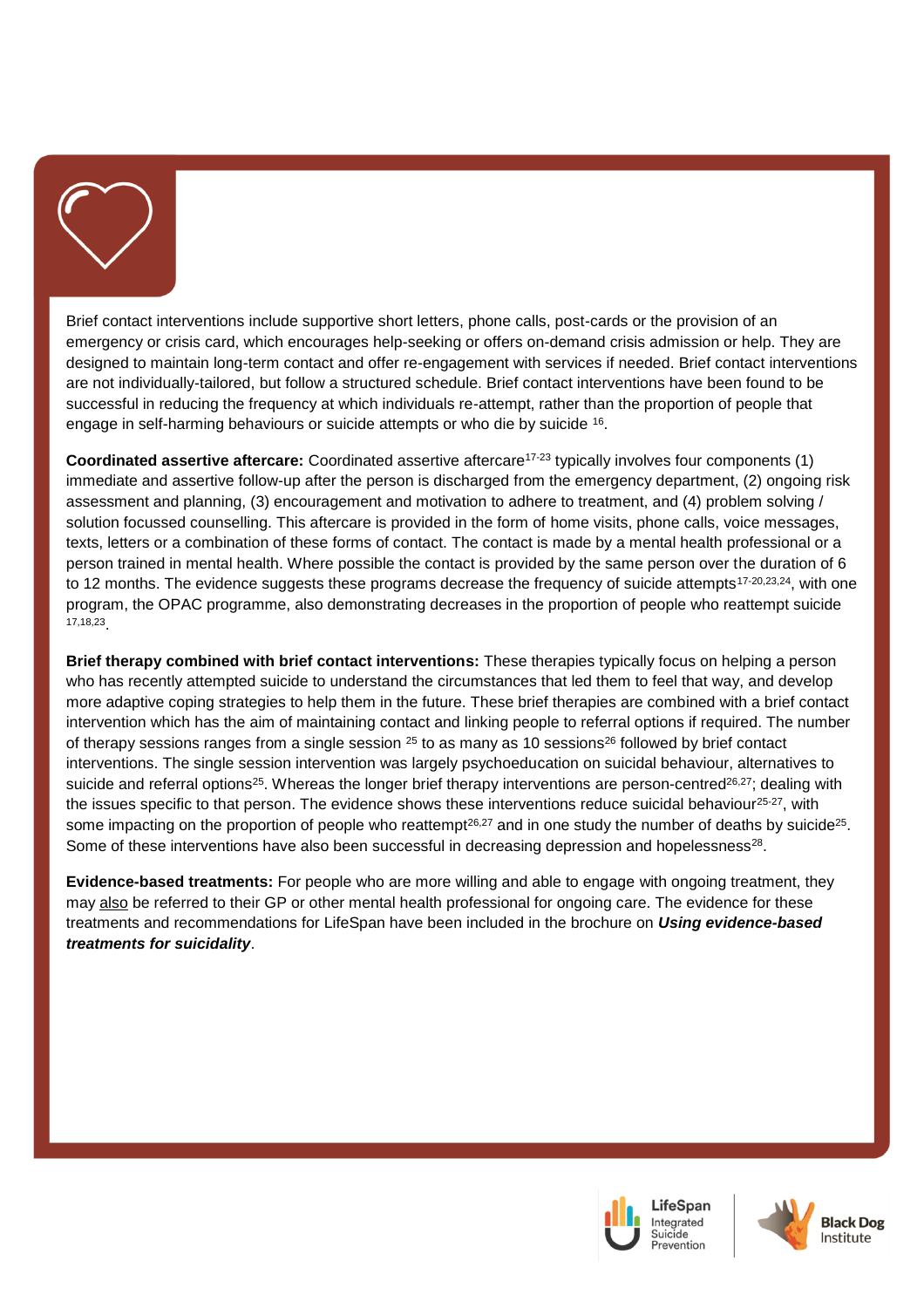

# **What is happening in LifeSpan NSW trial sites?**

LifeSpan trial sites have been provided with recommendations for emergency and follow-up care which are based on the existing evidence.

Emergency / Crisis care - recommendations

Emergency / crisis care should include three components:

- 1. Risk assessment (for the purpose of triage alone)
- 2. Comprehensive psychosocial assessment
- 3. Coordination of referral to follow-up or aftercare.

#### Follow-up / Aftercare - recommendations

There are three evidence based options recommended to sites:

- 1. Brief contact interventions
- 2. Coordinated assertive aftercare, and
- 3. Brief therapy combined with brief contact interventions

Based on the overall effectiveness of the three different strategies and the resources required, LifeSpan recommends implementing a 'coordinated assertive aftercare / continuity of care' model which includes the following four components:

- 1. Immediate and assertive follow-up after the person is discharged from the emergency department,
- 2. Ongoing risk assessment and planning,
- 3. Encouragement and motivation to adhere to treatment, and
- 4. Problem solving / solution focussed counselling.

It is recommended that this follow-up aftercare is provided in the form of home visits, phone calls, voice messages, texts, letters or a combination of these forms of contact and is tailored to the needs of the individual. The contact is made by a mental health professional or a person trained in mental health. Where possible the contact is provided by the same person over the duration of 6 to 12 months. It is recognised that the duration of follow-up may have to be rationalised based on resources, keeping in mind that the period immediately after the index attempt, up to 90 days post is the highest risk period for repetition and suicide <sup>[2,](#page-3-1)[29](#page-4-14)</sup>.

It is well-recognised that these interventions will need to be tailored to the local needs of the different sites. Consequently, a tool-kit of advice on the different evidence-based programs has been supplied to sites to empower the creation of localised solutions.



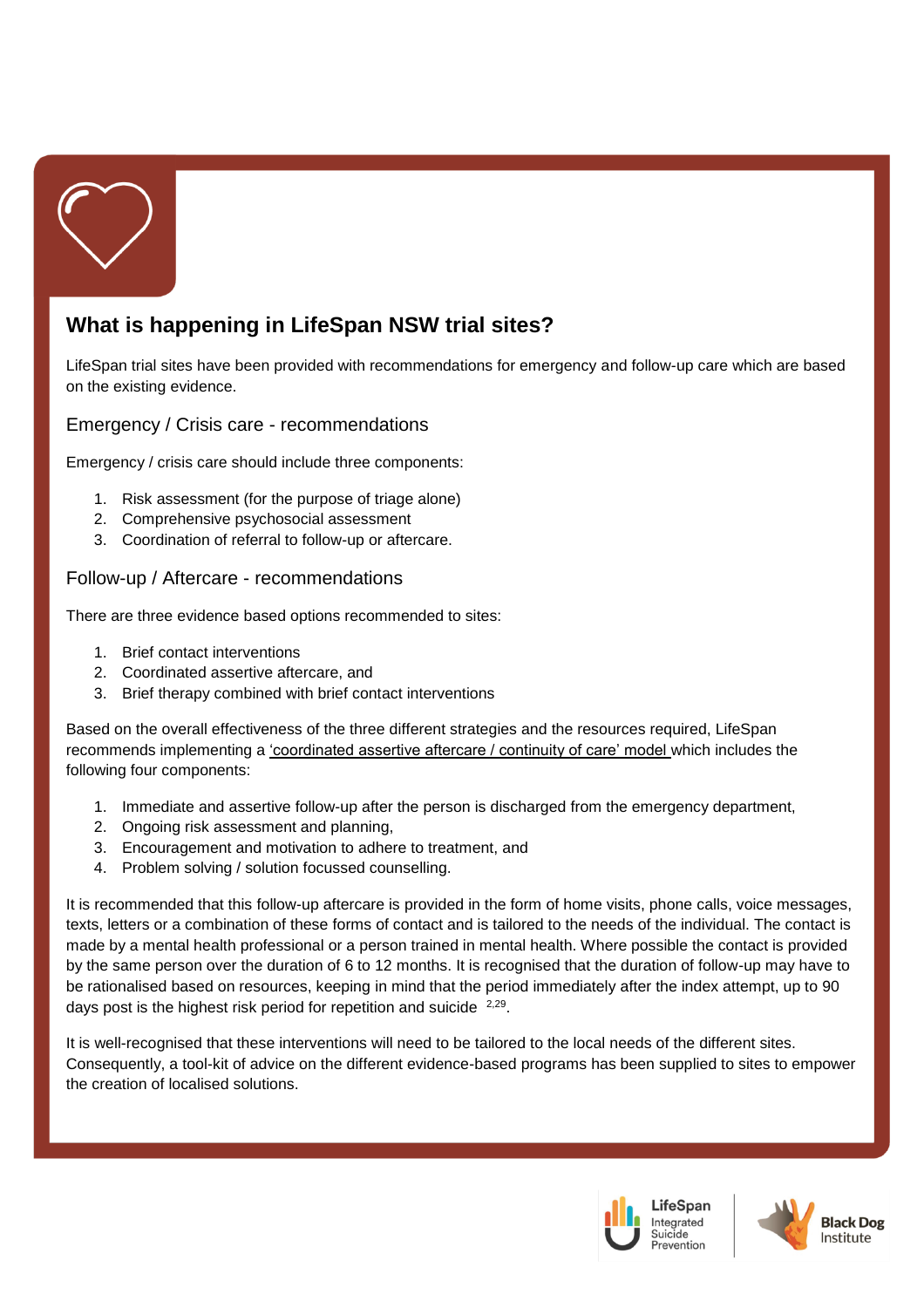

## **How will this be evaluated in LifeSpan?**

The emergency and follow-up care will be evaluated by following up people (i.e. a cohort) who have attended the emergency department for a suicide-related presentation and assessing if their care changes after the LifeSpan Emergency and Follow-up care has been implemented. Specifically, we will compare the experience, mental health outcomes and suicide rates (attempts and deaths) for people who have received the LifeSpan intervention, with those who have not received the intervention. This evaluation will use three sources of data: data-linkage of primary care data, self-report questionnaires and qualitative interviews.

The evaluation will also explore the experience of health care workers (i.e emergency department staff, community mental health and other mental health professionals) to determine if the factors which hinder or assist their care of those at-risk of suicide change over time. Additionally, the experience of carers and those bereaved by suicide will also be evaluated to determine if the implementation of the LifeSpan intervention equips them with the necessary information and resources to care for those at-risk of suicide and provides them with the care and support required whilst caring, or after losing a loved one to suicide.

The person at-risk, health care workers, carers and those bereaved by suicide will be followed-up every 6 months for a two-year period to gain an in-depth understanding of their experience over time.

#### **Key References**

- <span id="page-3-0"></span>1. Australian Bureau of Statistics. Causes of Death, Australia, 2015, cat no 3303.0. 2016.
- <span id="page-3-1"></span>2. Christiansen E, Jensen BF. Risk of repetition of suicide attempt, suicide or all deaths after and episode of attempted suicide: a register-based survival analysis. *Australian and New Zealand Journal of Psychiatry.* 2007;41:257-265.
- 3. Hunt IM, Kapur N, Webb R, et al. Suicide in recently discharged psychiatric patients: a case-control study. *Psychological Medicine.* 2009;39(3):443-449.
- <span id="page-3-2"></span>4. Bostwick JM, Pabbati C, Geske JR, McKean AJ. Suicide attempt as a risk factor for completed suicide: Even more lethal than we knew. *American Journal of Psychiatry.* 2016;173(11):1094-1100.
- 5. Dougall N, Lambert P, Maxwell M, et al. Deaths by suicide and their relationship with general and psychiatric hospital discharge: 30-year record linkage study. *The British Journal of Psychiatry.* 2014;204(4):267-273.
- <span id="page-3-3"></span>6. Kapur N, House A, Dodgson K, May C, Creed F. Effect of general hospital management on repeat episodes of deliberate self-harm: cohort study. *BMJ.* 2002;325:866-867.
- <span id="page-3-6"></span>7. Kapur N, Steeg S, Webb R, et al. Does clinical management improve outcomes following self-harm? Results from the multicentre study of self-harm in England. *PLoS ONE.* 2013;8 (8):e70434. doi:70410.71371/journal.pone.0070434.
- 8. Huisman A, Kerkhof JFM, Robben PBM. Suicides in users of mental health care services: Treatment characteristics and hindsight reflections. *Suicide and Life-Threatening Behavior.* 2011;41(1):41-49.
- <span id="page-3-4"></span>9. Krysinska K, Batterham PJ, Tye M, et al. Best strategies for reducing the suicide rate in Australia. *Australian and New Zealand Journal of Psychiatry.* 2016;50(2):115-118.
- <span id="page-3-5"></span>10. Large M, Kaneson M, Myles N, Myles H, Gunaratne P, C R. Meta-analysis of longitudinal cohort studies of suicide risk assessment among psychiatric patients: Heterogeneity in results and lack of improvement over time. *PLoS ONE.*  2016;11(6): e0156322.